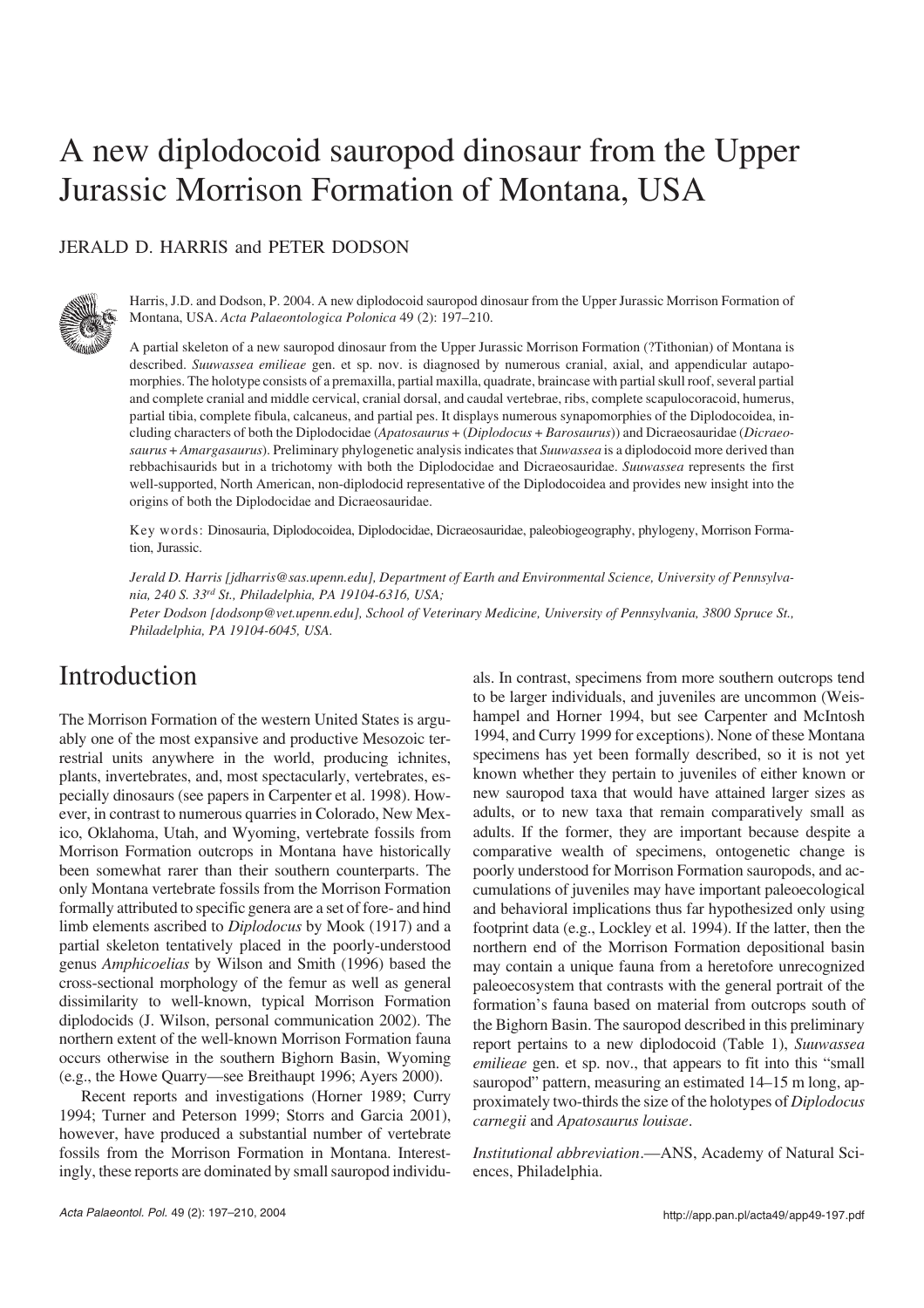| Table 1. Synapomorphies of the Diplodocoidea and inclusive clades per Upchurch (1998), Wilson and Sereno (1998), and Wilson (2002). Only |  |  |  |
|------------------------------------------------------------------------------------------------------------------------------------------|--|--|--|
| those states that could be diagnosed in Suuwassea are listed.                                                                            |  |  |  |

| Upchurch 1998                                                                                                                                                                                                                                                                                                                                                                                                                                                                                          | Wilson and Sereno 1998                                                                                                                                                                                                                                                                              | Wilson 2002                                                                                                                                                                                                                                                                                                                                                                                                                                                                                                   |
|--------------------------------------------------------------------------------------------------------------------------------------------------------------------------------------------------------------------------------------------------------------------------------------------------------------------------------------------------------------------------------------------------------------------------------------------------------------------------------------------------------|-----------------------------------------------------------------------------------------------------------------------------------------------------------------------------------------------------------------------------------------------------------------------------------------------------|---------------------------------------------------------------------------------------------------------------------------------------------------------------------------------------------------------------------------------------------------------------------------------------------------------------------------------------------------------------------------------------------------------------------------------------------------------------------------------------------------------------|
| Diplodocoidea                                                                                                                                                                                                                                                                                                                                                                                                                                                                                          | Diplodocoidea                                                                                                                                                                                                                                                                                       | Diplodocoidea                                                                                                                                                                                                                                                                                                                                                                                                                                                                                                 |
| + premaxilla narrow at rostral end and elongate<br>rostrocaudally<br>+ ratio of rostrocaudal width of supratemporal<br>fenestra: mediolateral width of occiput $\leq 0.10$<br>+ long axis of quadrate oriented caudodorsal-<br>rostroventral<br>+ loss of lingual concavity on worn tooth<br>crowns<br>+ ratio of tooth crown height: mesiodistal<br>width $\geq 5.0$                                                                                                                                  | + subcylindrical tooth crowns<br>+ atlantal intercentrum with<br>cranioventrally expanded<br>occipital fossa<br>+ cervical ribs shorter than<br>their respective centra<br>- dorsal and proximal caudal<br>vertebrae with neural arches<br>$\geq$ 2.5x height of centrum<br>+ whiplash tail present | + cervical ribs shorter than respective vertebra bodies<br>Rebbachisauridae + (Diplodocidae +<br>Dicraeosauridae)<br>+ rostralmost margin of premaxilla not stepped<br>- parietal excluded from margin of posttemporal<br>fenestra<br>+ tooth crowns do not overlap<br>+ neural spines not triangular<br>- biconvex distalmost caudal centra<br>+ distal caudal centra elongate ("whiplash" tail present)                                                                                                     |
| + worn tooth crowns with subparallel mesial<br>and distal margins<br>Diplodocidae<br>+ rounded distal ends of paroccipital processes<br>+ laterally compressed parasphenoid rostrum<br>lacking dorsal sulcus<br>+ grooves on labial surfaces of tooth crowns<br>absent<br>+ pedal phalanx II-2 craniocaudally com-<br>pressed                                                                                                                                                                          |                                                                                                                                                                                                                                                                                                     | Diplodocidae + Dicraeosauridae<br>+ atlantal intercentrum with cranioventrally expanded<br>occipital fossa<br>- cranial cervical neural spines bifid<br>+ caudal cervical and cranial dorsal spinous processes<br>bifid<br>- medial tubercle between bifid neural spines<br>+ metatarsal I with caudolateral projection on distal<br>condyle                                                                                                                                                                  |
| <b>Dicraeosauridae</b><br>- frontals coalesced<br>+ supratemporal fenestra face laterally<br>+ postparietal foramen present<br>- leaf-shaped processes projecting<br>dorsolaterally from crista prootica<br>$-$ angle between basiptery goid processes $\sim$ 20°<br>- deep pit between basiptery goid processes<br>- pleurocoels on cervical vertebrae absent<br>~ fossae on dorsal surfaces of costal eminences<br>absent<br>- ratio of height of cervical vertebra: length of<br>centrum $\geq 1.5$ |                                                                                                                                                                                                                                                                                                     | Diplodocidae<br>+ quadrate fossa shallow<br>+ proximal caudal vertebrae procoelous<br>$-230$ biconvex caudal vertebrae<br><b>Dicraeosauridae</b><br>- frontals fused in adults<br>+ postparietal foramen present<br>- supratemporal fenestra smaller than foramen magnum<br>- crista prootica with enlarged, "leaf"-like processes<br>- low angle between basipterygoid processes<br>+ basal tubera narrower than occipital condyle<br>- ratio of dorsal neural spine length: vertebral body<br>length $~1.0$ |

+ state listed is present in *Suuwassea*; – state listed is absent in *Suuwassea*; ~ state listed is variable in *Suuwassea*.

## Systematic paleontology

### Saurischia Seeley, 1887 Sauropoda Marsh, 1878 Diplodocoidea Marsh, 1884 (Upchurch 1995) Flagellicaudata clade nov.

*Definition*: A node−based taxon consisting of the most recent common ancestor of *Dicraeosaurus* and *Diplodocus* and all of its descendants (the clade "Dicraeosauridae + Diplodocidae" of numerous authors).

*Etymology*: Latin *flagellum*, meaning whip, and Latin *cauda*, meaning tail. In reference to the "whip tail" of most included taxa, consisting of a long chain of elongate, minimally arcuate or anarcuate (lacking arches) centra at the distal end of the tail.

#### Genus *Suuwassea* nov.

*Etymology*: From the Crow (Native American) "suuwassa". Intended pronunciation: "SOO−oo−WAH−see−uh". In combination, "suuwassa" means "the first thunder heard in Spring", but use of the root words, "suu", meaning "thunder", and "wassa", meaning "ancient", are an homage to the traditional appellation "thunder lizard" often applied to sauropods (following *Brontosaurus* Marsh, 1879). The use of a Crow term further reflects the position of the type locality in ancestral Crow territory as well as its proximity to the present Crow Reservation. The spelling of the name follows the best current orthography for the Crow language, which does not use Latin characters; the pronunciation is approximate and simplified.

*Diagnosis*.—Supraoccipital with ventral end drawn out into narrow, elongate process that contributes very little to dorsal margin of foramen magnum; basioccipital does not contrib− ute to dorsal side of occipital condylar neck; antotic pro− cesses of laterosphenoid separated from frontals by deep notches; cranial cervical neural spines restricted to caudal halves of their respective centra, craniocaudally compressed, expanded distally, concave on all sides, and not bifurcate; distal caudal ("whiplash") centra amphiplatyan; dorsal tuber− culum of humerus well developed; proximal articular surface of tibia wider mediolaterally than long craniocaudally; calca− neus spheroidal; pedal phalanges longer proximodistally than wide mediolaterally.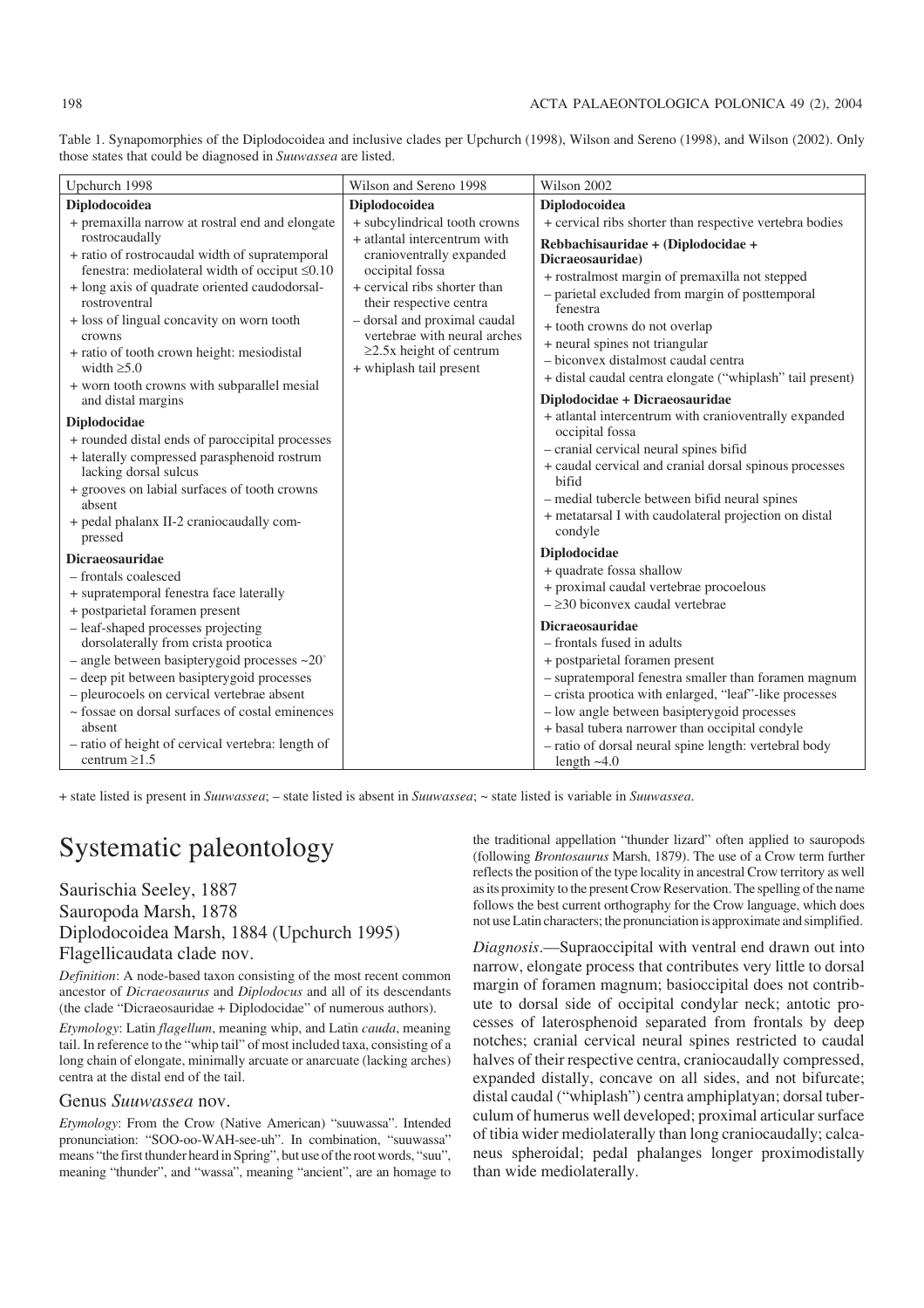#### *Suuwassea emilieae* sp. nov.

#### Figs. 1–3, Tables 2, 3.

*Holotype and only known specimen*: ANS 21122, disarticulated but as− sociated partial skeleton including dentigerous, partial left premaxilla; dentigerous fragment of maxilla; quadrate; complete braincase; atlas, axis, and four cranial−middle cervical vertebrae and other fragments; three cranial dorsal vertebrae and several ribs; numerous proximal−, mid− and distal caudal centra; right scapula, coracoid, and humerus; par− tial right tibia; complete right fibula; calcaneus; several metatarsals and pedal phalanges.

*Type locality*: Southern Carbon County, Montana, U.S.A. Because the locality lies on land accessible to the public and managed by the Bureau of Land Management (BLM) and thus has the potential for illegal ex− ploitation by non−scientific interests, more specific locality information is not provided here, but is on file at the ANS and available to qualified individuals.

*Type horizon*: Morrison Formation (?Brushy Basin Member equiva− lent), ?Tithonian.

*Etymology*: In honor of the late Emilie deHellebranth, paleontology ad− vocate who generously funded the expeditions in 1999–2000 that recov− ered the specimen.

#### *Diagnosis*.—Same as for genus.

*Description and comparison*.—The diplodocoid affinities of *Suuwassea emilieae* are clear based on the possession of multiple synapomorphies identified by Upchurch (1998), Wilson and Sereno (1998), and Wilson (2002) (Table 1). Cranial elements preserved in ANS 21122 include fragmen− tary dentigerous elements and a largely complete braincase. The distinction between the body of the premaxilla and the nasal process is minimal (Fig. 1A), as in all diplodocoids (Upchurch 1998, 1999). Of its four alveoli, one retains a por− tion of a small, unworn tooth with a cylindrical root and ta− pering crown. The medial margin of the element remains straight but the lateral edge is sinuous, marking the rostral end of the narial fossa. A small, ovoid foramen occurs on the lateral side of the nasal process.

The preserved portion of the right maxilla has seven alve− oli. Numerous small foramina perforate the lateral surface; some open into shallow grooves. The medial surface of the bone is flat and smooth except for a row of foramina, one above each alveolus. The caudalmost foramen is broken open, exposing portions of at least two, possibly three, unerupted tooth crowns above a third situated in the alveolar opening; room is available for a fourth and possibly fifth tooth as well, as might be expected in a diplodocoid (Wilson 2002).

In lateral view, the right quadrate (Fig. 1B) is markedly curved (caudally concave), as in all known diplodocoids (Calvo and Salgado 1995; Upchurch 1998). In caudal view, the element is similarly curved so that the distal articular condyles sit lateral to the squamosal articular end. Ventral to the squamosal end, a shallow furrow incises the caudal sur− face of the shaft as in *Apatosaurus* and *Diplodocus*, rather than the deep fossa of other sauropods. The condition is un− known in dicraeosaurids, but the lack of the fossa is possibly synapomorphic for the Flagellicaudata (Upchurch 1998, 1999). The mandibular articular surface of the quadrate is flat and tilts ventromedially, as in *Apatosaurus* (Berman and Mc−

Intosh 1978). The articular surface is roughly D−shaped, bulging caudomedially and lightly indented rostrolaterally.

The braincase, including partial skull roof bones (Fig. 1C), is nearly complete. Only the caudal ends of the frontals are preserved; laterally, each curves ventrally into a curved postorbital process that forms the caudodorsal margin of the orbit and the rostrodorsal margin of the supratemporal fenestra. The frontals are unfused, unlike the condition in dicraeosaurids (Salgado and Calvo 1992). The frontal−pari− etal suture is interrupted by a small, midline, parietal fora− men. In dorsal view, the parietals are very short rostro− caudally. A small, trapezoidal postparietal foramen (Fig. 1C1), known elsewhere only in dicraeosaurids and *Tornieria* ("*Barosaurus*") *africanus* (Janensch 1935–1936), sits cen− tered on the parietal−supraoccipital contact. *Suuwassea* dif− fers from both *Dicraeosaurus* and *Tornieria* ("*Barosaurus*") *africanus* in that its postparietal foramen is larger than the pa− rietal opening. In caudal view, the parietals are exposed only laterally as squamosal processes that form the caudodorsal margins of the supratemporal fenestrae. The dorsoventrally oblong supratemporal fenestrae are exposed in dorsal view but have much greater exposure laterally (Fig.  $1C_2$ ). However, they are longer dorsoventrally than either rostro− caudally or mediolaterally, and situated caudal, not ventral, to the orbit, more similar to both *Diplodocus* and *Apato− saurus* (Berman and McIntosh 1978) than to dicraeosaurids (Janensch 1935–1936; Salgado and Calvo 1992).

The supraoccipital bears a low but sharp sagittal nuchal crest (Fig.  $1C_3$ ) that increases in prominence from a point just dorsal to the foramen magnum to the caudal margin of the postparietal foramen, where it merges with very short trans− verse nuchal crests to form a low, tetrahedral eminence simi− lar to, but smaller than, that of dicraeosaurids (Salgado 1999). Ventral to the sagittal crest, the supraoccipital thins to a narrow, sagittal pillar that forms only the dorsalmost mar− gin of the foramen magnum. In *Apatosaurus* and *Diplodocus* (Berman and McIntosh 1978), the ventral portion of the supraoccipital is not distinctly set off from the remainder of the element and contributes broadly to the dorsal margin of the foramen magnum. The exoccipital−opisthotic complex forms the remainder of the margin of the foramen magnum and the entirety of the dorsolateral portions of the roughly spherical occipital condyle so that the basioccipital is not ex− posed on the dorsal surface of the condylar neck. Dorsal to the paroccipital processes, small, ventrally hooked processes project laterally into the posttemporal fossa, giving it a bifur− cate medial margin. The distal ends of the paroccipital pro− cesses are expanded slightly dorsoventrally and convex lat− erally.

The basioccipital forms most of the occipital condyle. Ventral to the condyle, the fused basioccipital−basisphenoid descends as a thick, columnar, median process. Paired, closely appressed, hemiovoid, verrucate basal tubera (Fig.  $1C_2, C_3$ ) jut from the caudoventral margin of this process and are con− joined rostrally such that, in caudal view, the remainder of the columnar process is visible between them, similar to *Dicraeo−*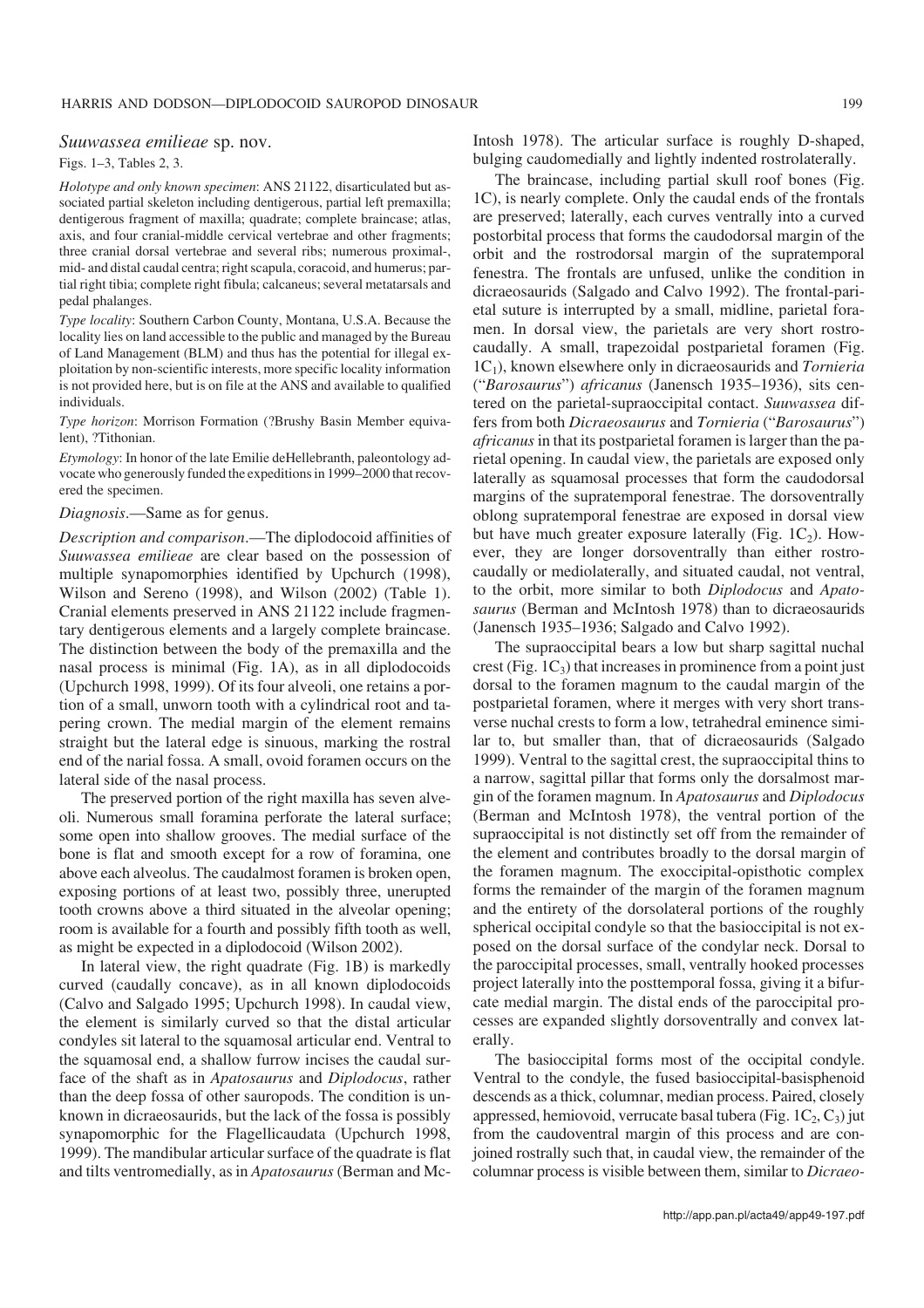200 ACTA PALAEONTOLOGICA POLONICA 49 (2), 2004



Fig. 1. Cranial elements of *Suuwassea emilieae* ANS 21122. **A**. Left premaxilla in rostrodorsal view. **B**. Right quadrate in medial view. **C**. Basicranium in dorsal ( $C_1$ , rostral toward top), left lateral ( $C_2$ , dorsal toward top), caudal ( $C_3$ ), and rostral ( $C_4$ ) views. Scale bars 5 cm.

*saurus* (Janensch 1935–1936) and *Amargasaurus* (Salgado and Calvo 1992). The tubera do not project laterally as in *Diplodocus*. The basal tubera are separated medially by a nar− row sulcus that runs ventrally from a small, median sub− condylar foramen, located dorsal to the tubera, to a ventrally open sulcus running sagittally along the ventral surface of the columnar process. The latter continues as a shallow, rostro− caudally−oriented sulcus that separates the basipterygoid pro−

cesses, unlike the deep pits of dicraeosaurids (Upchurch 1998). Too much of the bases of the processes are broken to al− low for an estimate of their angle of divarication.

Ventral to the olfactory foramen, the orbitosphenoids form the dorsolateral margins of an unpaired optic (II) fora− men (Fig.  $1C_4$ ); incompletely divided optic foramina are also known in some specimens of *Diplodocus* (Osborn 1912; Berman and McIntosh 1978). The most prominent feature of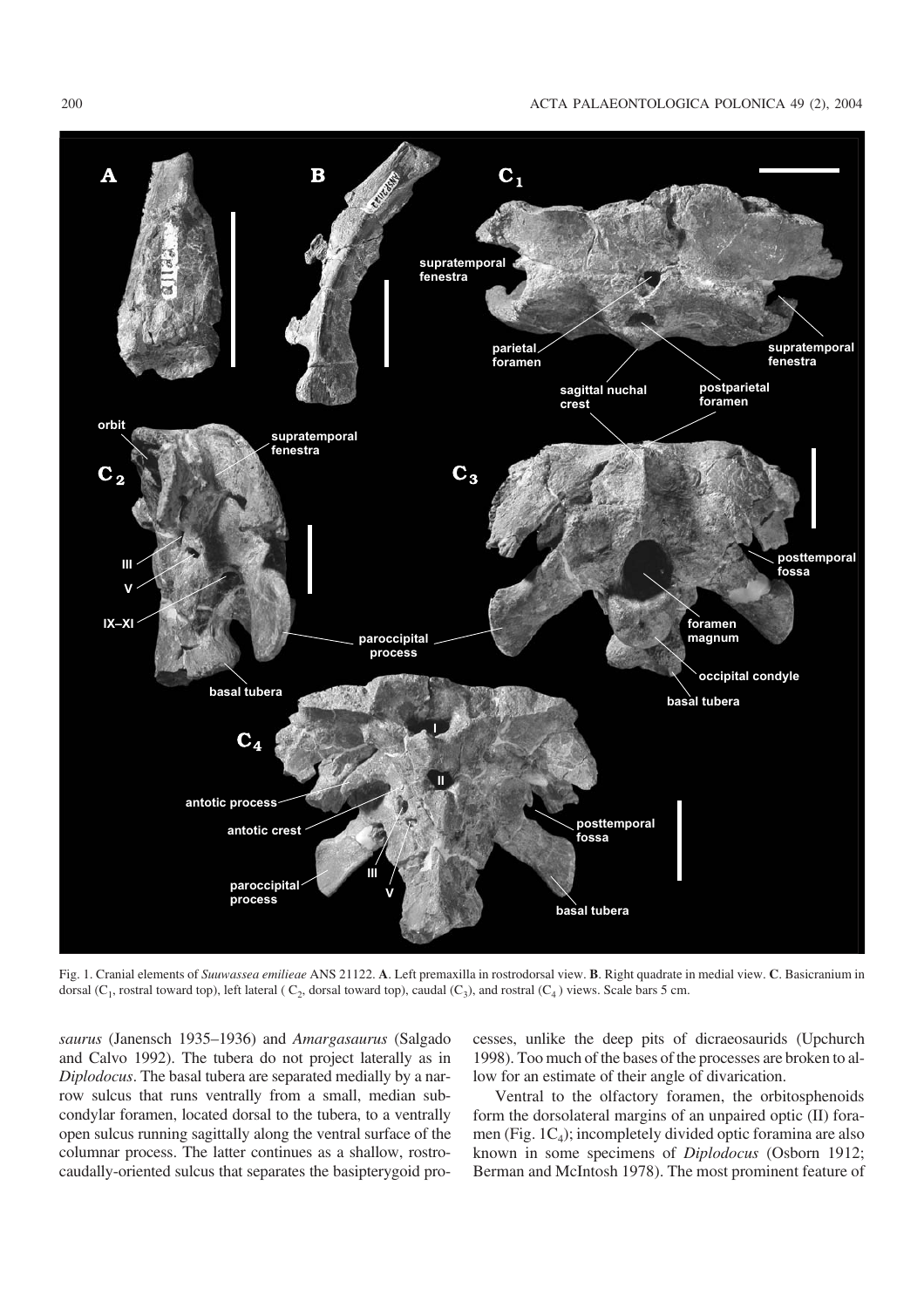each laterosphenoid is a long, laterally projecting, ventrally curved antotic process that is separated from the frontals dor− sally by a deep notch (Fig.  $1C_4$ ), unique within the Diplodocoidea. The bulk of each prootic is a flat, roughly pentago− nal plate of bone that lies rostromedial to the bases of the paroccipital processes. The prootic crest lacks the peculiar "leaf"−like processes of dicraeosaurids (Salgado and Calvo 1992; Upchurch 1998). A second low crest caudally bounds a fossa at the contact with the exoccipital−opisthotic com− plex; the fossa contains two foramina: a large ventral open− ing for the exits of cranial nerves IX–XI plus the perilym− phatic duct, and a smaller, more dorsal one for cranial nerve VII, as in *Apatosaurus* (Berman and McIntosh 1978: fig. 6). Tiny foramina for cranial nerve XII pierce the base of the oc− cipital condylar neck.

Vertebral measurements are provided in Table 2. The body of the atlas (Fig. 2A) is trapezoidal in lateral view, wid− est along the ventral margin, identical to the apomorphic con− dition of diplodocids (Wilson and Sereno 1998). Two small, trapezoidal processes project caudoventrally from the caudoventral end to abut indistinct facets on the cranial sides of the axial parapophyses, precluding the articulation of a caudally−projecting cervical rib like the one hypothesized in *Apatosaurus louisae* by Gilmore (1936: fig. 6). Distal to their articulations with the body, the neurapophyses are waisted; the zygapophyses are missing.

The body of the axis is opisthocoelous and slightly wider mediolaterally than tall dorsoventrally. Ventral to the fused pleurocentral assembly, a low keel occupies the midline cra− nial to the parapophyses. Both sides of the centrum contain pleurocoelous fossae, but only on the right side is the fossa very weakly divided into cranial and caudal portions by a modest swelling on the ventral margin. The parapophyses project markedly laterally and ventrally beyond any other portion of the body. The laminar lateral surfaces of the neural arch cover infraprediapophyseal and infradiapophyseal fossae. Two flat, craniolaterally−facing plates separated by a sagittal, non−laminar prespinal ridge, create a neural spine that is V−shaped in cross section and that angles caudo− dorsally approximately 60° from the horizontal to sit entirely over the caudal half of the centrum. The distal end of the spine is laterally expanded and rendered heart−shaped by a sagittal notch. The caudal surface overhangs a deep postspinal fossa that lacks the postspinal lamina seen in *Dicraeo− saurus* (Janensch 1929). A short epipophysis protrudes caudodorsal to the postzygapophyseal facet.

The positions of remaining cervical vertebrae were deter− mined using relative sizes and goodness of articulation with each other. They thus appear to consist of virtually complete cervicals 3, 5, and 6; cervical 7 has been diagenetically dis− torted and lacks most of the neural arch. All are strongly opisthocoelous and generally similar to the axis (Fig. 2B, C). The centrum of cervical 3 is, like the axis, wider mediolaterally than tall dorsoventrally, but those of cervicals 5 and 6 are the opposite. On the more cranial vertebrae, the pleuro− coelous fossae are either undivided or only weakly divided

Table 2. Measurements of vertebrae of ANS 21122, holotype of *Suuwassea emilieae*. All measurements in mm.

|                | Centrum<br>Length | Max Vert<br>Height | Cran Artic<br>Surf Height | Cran Artic<br>Surf Width | Surf Height<br>Caud Artic | Caud Artic<br>Surf Width |
|----------------|-------------------|--------------------|---------------------------|--------------------------|---------------------------|--------------------------|
| CV2            | 133.2             | 186.3              | 45.5                      | 58.4                     | 42.2                      | 45.1                     |
| CV3            | 156.2             | $181+$             | 36.5                      | 43.0                     | 45.0                      | 56.2                     |
| CV5            | 215.4             | 231                | 40.2                      | 48.2                     | 61.8                      | 59.5                     |
| CV6            | 257.0             | 268.0              | 52.0                      | 54.6                     | 74.6                      | 72.6                     |
| CV7            | 280.8*            | $113+$             | 42.9*                     | $60.4*$                  | 59.4*                     | 91.2*                    |
| D <sub>2</sub> | $307 -$ *         | $351+$ *           | 183.5*                    | 92*                      | $\overline{\mathcal{L}}$  | 198.2*                   |
| D <sub>3</sub> | 259*              | 455*               | 166.1*                    | $\gamma$                 | 191.1*                    | 135.7*                   |
| D <sub>4</sub> | 253.3*            | $549 -$ *          | $178 -$ *                 | $92 + *$                 | 176.7                     | $116.4+*$                |
| Prox CD A      | 101.6             | $189+$             | 171.4                     | 220.5                    | 156.0                     | 181.4                    |
| Prox CD B      | 124.8             | $163+$             | 146.9                     | 164.2                    | ~125                      | 144.9                    |
| Prox CD C      | 120.6             | $184+$             | 173.3*                    | 159.0*                   | $152.1*$                  | 145.7*                   |
| Mid CD         | 164               | $120+$             | 112.0                     | 115.8                    | 106.1                     | 115.6                    |
| Dist CD        | 123.3             | $53.9+$            | 47.8                      | 49.4                     | 47.0                      | 46.8                     |
| Dist CD        | 114.6             | $51.8+$            | 41.4                      | 40.3                     | 37.6                      | 37.1                     |
| Dist CD        | 103.6             | $43+$              | 34.5                      | 38.8                     | 32.5                      | 32.9                     |
| Dist (wl) CD   | 58.1              | 17.6               | 17.6                      | 13.0                     | 16.4                      | 14.0                     |
| Dist (wl) CD   | 53.4*             | 11.8*              | $15.1*$                   | $11.2*$                  | $16.9*$                   | $9.9*$                   |

+ measured distance on broken or distorted element; real value larger; – measured distance on broken or distorted element; real value smaller; \* measured distance based on diagenetically distorted element; ?mea− surement not possible.  $CV = cervical$ ,  $D = dorsal$ ,  $CD = caudal$ ,  $wl =$ whiplash.

by low, oblique ridges. More caudally, these dividing ridges become more pronounced; the 7<sup>th</sup> has multiple laminae. Most fossae contain asymmetrical internal foramina that deeply in− vade the cranio− and caudodorsal portions of the body and basal neural arches. Centra become markedly more elongate with the sixth cervical. The ventral surfaces lack the unusual combination of fossae and keels seen in *Dicraeosaurus*. Cau− dally in the sequence, the ventral surfaces become increas− ingly concave transversely. The parapophyses protrude ventrolaterally beyond their respective centra. Those on cer− vical 3 bear no dorsal fossae, similar to *Dicraeosaurus*. How− ever, such fossae are present on cervicals 5–7, but only on 6 and 7 are the fossae separated from the pleurocoelous fossae by ridges. The differences among these cervicals represent a mosaic of states displayed by primitive sauropods and de− rived diplodocids (see Upchurch 1998).

The prezygapophyses are borne on long, distinct arms that curve craniodorsally, as in both *Apatosaurus* (Gilmore 1936) and *Dicraeosaurus* (Janensch 1929). Their cranial ex− tent equals (cervicals 3 and 5) or exceeds (6 and 7) that of the articular condyle of the centrum. The prezygapophyses con− join ventromedially via the cranial intrazygapophyseal la− mina, while thick spinoprezygapophyseal laminae are sepa− rated at the base of the neural spine by a deep, probably elas− tic ligament fossa. Cranial infrazygapophyseal fossae split the centroprezygapophyseal laminae dorsally; the fossae are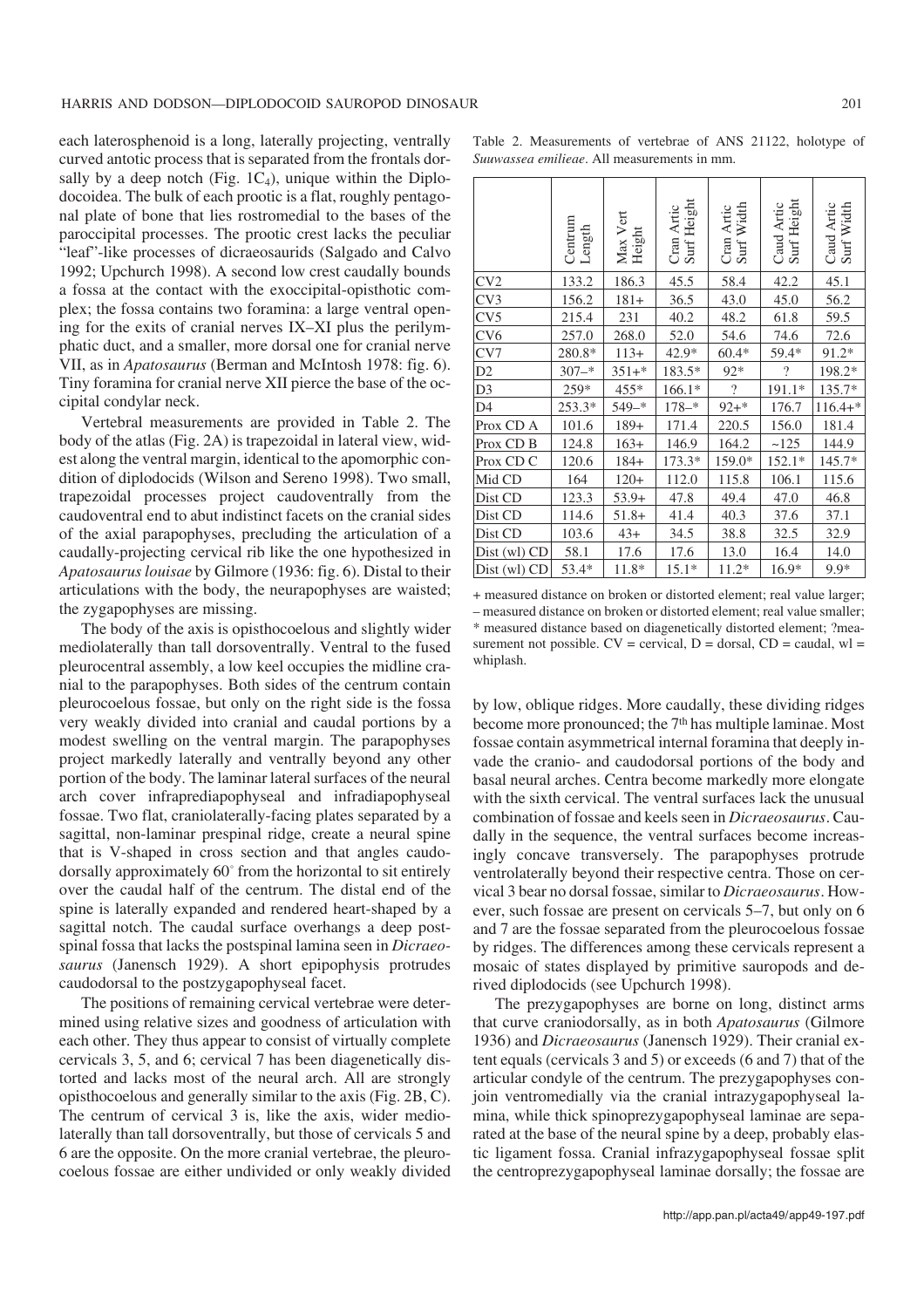only shallow indentations on cervical 3 but become deep pits on 5–7. The spinoprezygapophyseal, pre−, and postzyga− diapophyseal laminae surround distinct, triangular fossae on the lateral sides of the bases of the spinoprezygapophyseal laminae. The prezygadiapophyseal lamina on cervicals 3 and 5 retain the sheet−like morphology of the axis and form the entirety of the zygapophyseal processes, but from cervical 6 on, the lamina becomes a laterally−projecting ridge that only trails onto the lateral side of the zygapophysis.

From cervical 5 caudally, transverse processes and para− pophyses are fused with their ribs. The transverse processes overhang tetrahedral infradiapophyseal and infraprediapo− physeal fossae that are separated by short, thick cranial centrodiapophyseal laminae that stem from the caudodorsal margins of the pleurocoelous fossae. Longer, thinner post− zygadiapophyseal laminae originate on the dorsal surfaces of the transverse processes and curve caudodorsally to form the ventrolateral margins of the postzygapophyseal alae. On cervicals 3 and 5, the postzygadiapophyseal laminae are less shelf−like than in other diplodocoids and instead form later− ally−facing sheets. These sheets overhang craniocaudally elongate but mediolaterally narrow caudal infrapostdiapo− physeal fossae that open only ventrally.

The neural spines of all preserved cervicals are located entirely over the caudal half of their respective centra, as in *Apatosaurus excelsus* (Gilmore 1936), cervical 4 of *A. loui− sae* (Gilmore 1936), and cervicals 2–3 of *Dicraeosaurus* (Janensch 1929). They are caudodorsally inclined on cervi− cals 3 and 5 but slightly craniodorsally inclined on cervical 6, a pattern identical to *Apatosaurus louisae* (Gilmore 1936) and similar to those of *A. excelsus* (Gilmore 1936) and *Dicraeosaurus* (Janensch 1929). The craniodorsal surface of each spine is occupied by a shallow fossa bounded laterally by the spinoprezygapophyseal laminae. The fossae on cervi− cals 5 and 6 are further subdivided by low prespinal laminae at their proximal ends (Fig. 2C); a similar postspinal lamina is also present on cervical 6. The spines of cervicals 5 and 6 (that of 3 is broken) progressively widen distally, forming craniocaudally compressed spines very unlike those of *Apatosaurus louisae*, *Dicraeosaurus*, or *Diplodocus*, but vaguely similar to *Apatosaurus excelsus* (Gilmore 1936). The craniocaudally narrow lateral surfaces of the spines are also indented by elongate fossae that terminate at the spine's widest point against rugose, laterally−projecting knobs (Fig. 2B, C). The spine of cervical 5 shows no sign of bifurcation, but the distal end of the 6<sup>th</sup> bears a shallow, parabolic notch, presumably representing the initiation of bifurcation. Thus, bifurcation only occurs caudal to cervical 5 in *Suuwassea*, compared to commencement at cervical 5 in *Apatosaurus louisae* and cervical 6 in *A. excelsus*(Gilmore 1936), cervical 2 in *Dicraeosaurus* (Janensch 1929), and cervical 3 in *Diplo− docus* (Hatcher 1904). All spines overhang deep postspinal fossae. Pronounced and rugose epipophyses project caudo− dorsally well beyond the postzygapophyseal articular facets (Fig. 2B); epipophyses are known elsewhere in the Diplo− docoidea, but do not project as far in any other taxon.

Each cervical rib has a short articular processes that is separated from the remainder of the rib by a very short neck. The shafts are flattened dorsomedially but otherwise roughly circular in cross section. The only complete rib, on cervical 6, is only slightly shorter than the centrum to which it is artic− ulated, as in all diplodocoids. The ribs lack cranial processes, as in *Apatosaurus louisae*, although this probably is not a useful phylogenetic character (Wedel and Sanders 2002).

Three heavily (mostly mediolaterally) distorted dorsal vertebrae are preserved; they are probably the 2nd–4th based on the positions of their parapophyses. Dorsal 4 (Fig. 2D) is the most complete. The opisthocoelous centra are cranio− caudally shorter but dorsoventrally taller than the preserved cervical centra. The pleurocoelous fossae taper caudally on 2–3, but on 4, they are smaller, rounder, and both restricted to and centered on the dorsal half of the centrum. The neural arches increase in height through the sequence; the complete arches on dorsals 3 and 4 measure less than twice the height of the centrum, but this may be the result of distortion. The transverse processes, preserved only on dorsal 4, are topped by expansive, flat prezygadiapophyseal laminae and are invaginated caudally by deep sulci. The prezygapophyseal facets are not elevated above the level of this lamina. Hypo− sphene/hypantrum articulations are absent. Neural spines are preserved only on 3 and 4; both are modestly bifid and lack median tubercles. Spinodiapophyseal and spinopostzygapo− physeal laminae merge to form mediolaterally flattened spine halves that have craniocaudally expanded distal ends as in *Dicraeosaurus*, *Diplodocus*, and *Apatosaurus* (Hatcher 1904; Janensch 1929; Gilmore 1936). The lateral surface of the spine on dorsal 4 houses a moderate fossa, also as in *Apatosaurus* (Gilmore 1936). Dorsal 4 also possesses a pro− nounced prespinal lamina ventral to the intraspinal sulcus. The spine of dorsal 3 angles slightly cranially, but that of dorsal 4 angles caudally; how much of either is the result of crushing and distortion is difficult to assess.

Two fairly complete dorsal ribs and several fragments all lack pneumatic foramina and are not hollow. In the most complete rib, the shaft cross−section is triradiate proximally but becomes chevron−shaped distally. The distal end is flat− tened mediolaterally and both expanded and rectangular.

None of the preserved proximal or middle caudal verte− brae are complete: all lack neural arches and associated pro− cesses. Although they are wider mediolaterally than long proximodistally, the most proximal preserved caudals are not similar to the heavily craniocaudally compressed first three to four centra of *Diplodocus* (Hatcher 1904). They are, however, weakly procoelous. It is thus unclear whether or not they represent the proximalmost caudals, rendering *Suuwassea* more similar to *Dicraeosaurus* (Janensch 1929), or somewhat more distal caudals (in the vicinity of the tenth), as in *Apatosaurus* (Gilmore 1936) and *Diplo− docus* (Hatcher 1904). The centra are roughly pentagonal in transverse cross section, tapering ventrally to relatively nar− row, flat−bottomed ridges. All lack pleurocoelous fossae. Broken surfaces ventrolateral to the base of the neural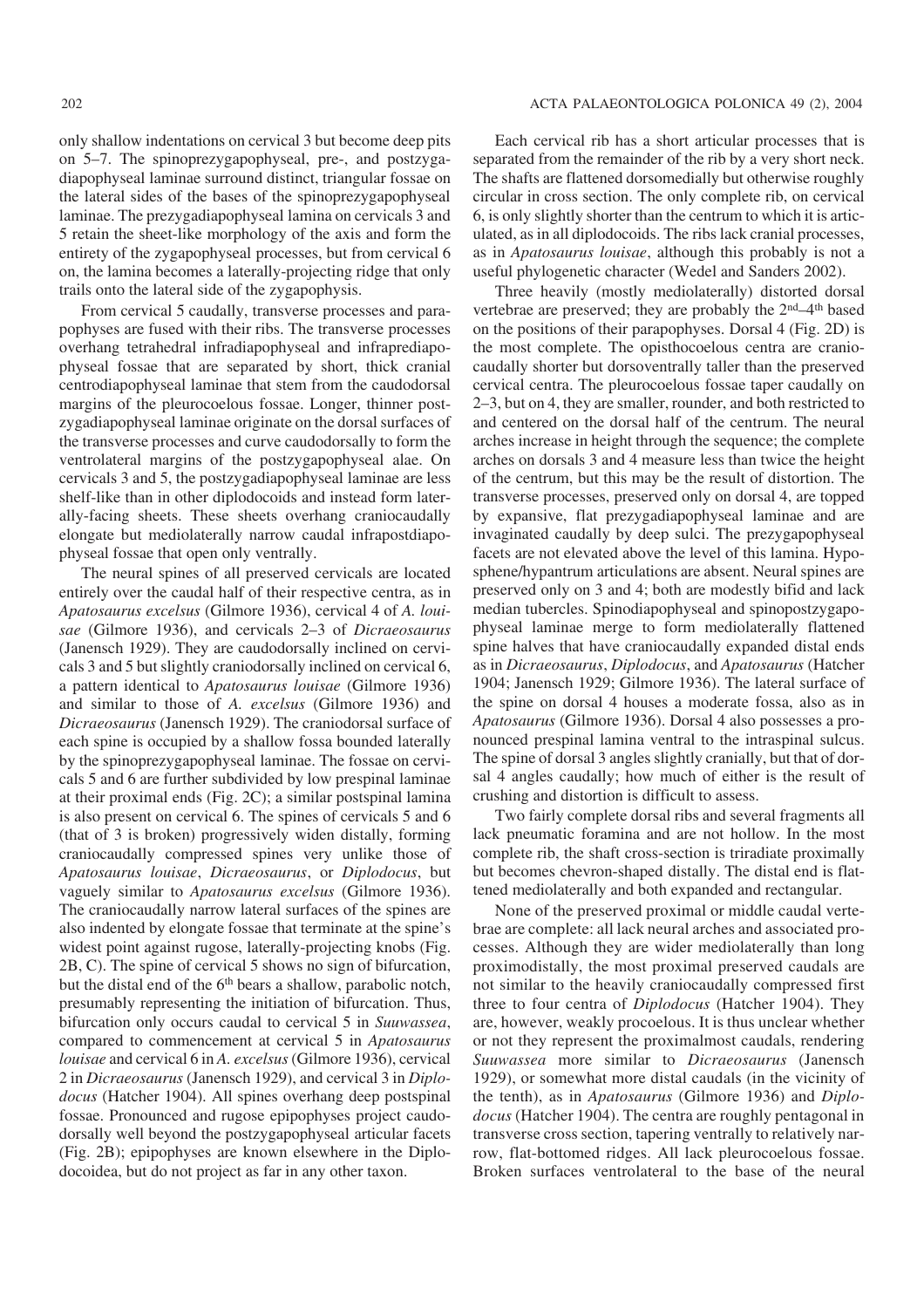#### HARRIS AND DODSON—DIPLODOCOID SAUROPOD DINOSAUR 203



Fig. 2. Axial elements of *Suuwassea emilieae* ANS 21122. **A**. Atlas in left lateral view. **B**. Fifth cervical vertebra in right lateral view. **C**. Sixth cervical ver− tebra in cranial view. **D**. ?Fourth dorsal vertebra in right lateral (D<sub>1</sub>) and cranial (D<sub>2</sub>) views. **E**. Distal caudal vertebra in lateral (E<sub>1</sub>) and end (E<sub>2</sub>) views. **F**. "Whiplash" caudal vertebra in lateral  $(F_1)$  and end  $(F_2)$  views. Scale bars 5 cm; scales do not apply to close-ups  $E_2$  and  $F_2$ .

arches indicate that the transverse processes extended onto their respective centra. Chevron articular facets are indis−

tinct. Each articular face of the proximal centra is subequal in mediolateral and dorsoventral dimensions; both of these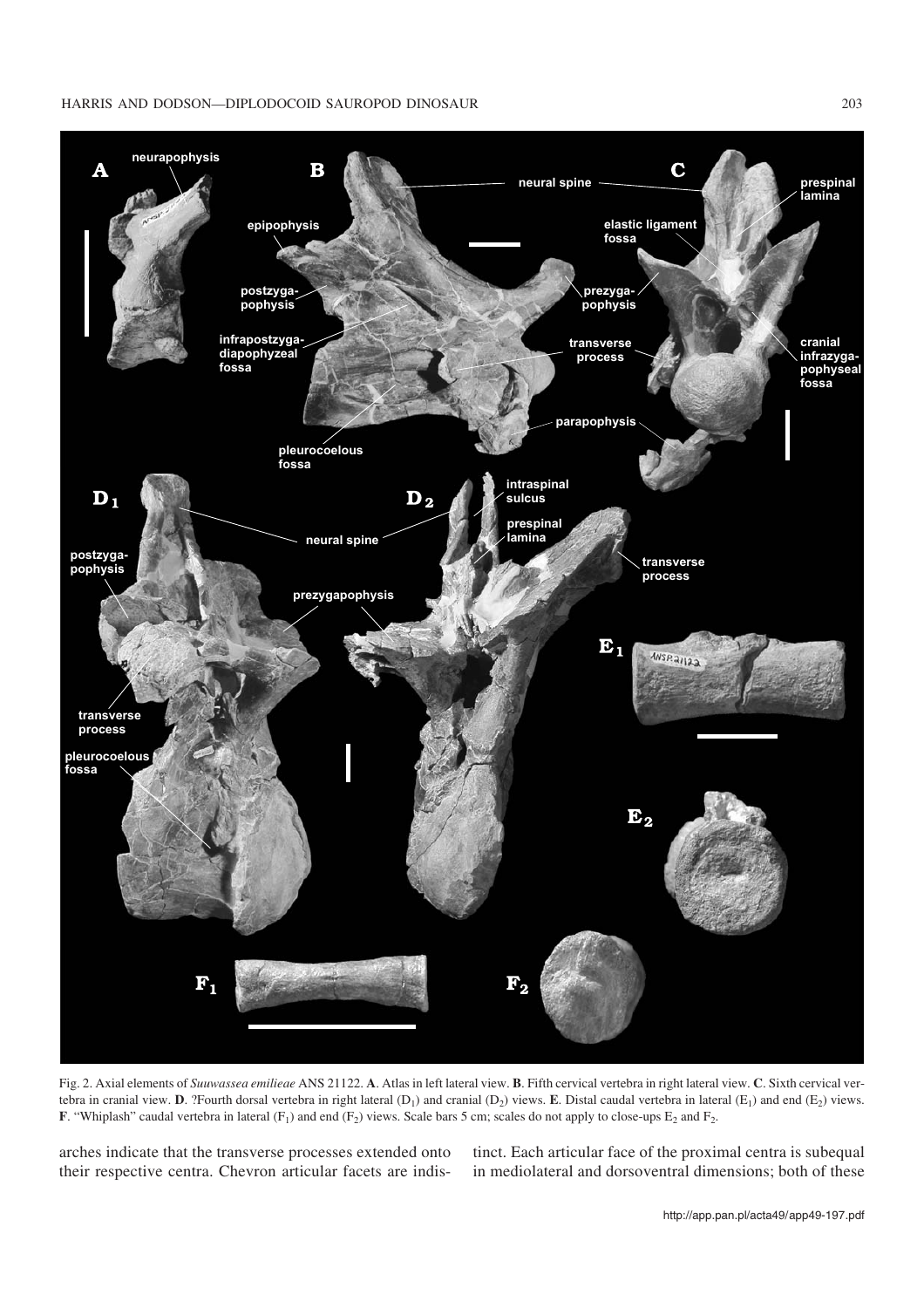dimensions are greater than the proximodistal lengths of the centra.

Four elongate, slightly waisted, spool−shaped, middle to distal caudals (Fig. 2E) are amphicoelous and have roughly circular proximal and distal articular faces. The largest (mid− dle−most) preserves a pronounced longitudinal ridge ventral to the attachment site of the neural arch. Its ventral surface is only modestly concave ventrally in lateral view and lacks the sulcus seen in comparable vertebrae of *Diplodocus*, *Seismo− saurus*, and at least some specimens of *Barosaurus* (Lull 1919; Gillette 1991; Upchurch 1998). The smaller, more dis− tal three are much more cylindrical. Tiny foveae, sometimes bounded ventrally by low, convex eminences, adorn each face of each. The articular surfaces of two extreme distal, "whiplash" caudals (Fig. 2F) similarly bear tiny foveae bounded both dorsally and ventrally by convex eminences as on the previous vertebrae, but these eminences do not domi− nate the entire, otherwise amphiplatyan face and are barely visible laterally. *Suuwassea* is, in this respect, markedly dif− ferent from *Apatosaurus* (Gilmore 1936) and more similar to *Diplodocus* (Holland 1906), though the "whiplash" caudals of that genus appear still more biconvex than in *Suuwassea*.

Appendicular element measurements are provided in Ta− ble 3. The dorsalmost point on the acromion process of the scapula (Fig. 3A) lies closer to the level of the glenoid than to the midpoint of the scapular blade, similar to *Apatosaurus* (Gilmore 1936) and *Eobrontosaurus* (Filla and Redman 1994) but opposite the condition of *Diplodocus* (Hatcher 1904) and *Supersaurus* (Jensen 1985). A low deltoid crest angles slightly caudally from the vertical and divides the acromion approximately three−fourths the distance along its craniocaudal width. The distoventral branch of the deltoid crest occupies the ventral half of the blade and persists for most of its length, making the blade laterally convex. The caudodorsal portion of the blade is missing, so the degree of maximum expansion cannot be assessed, but it appears mini− mal. The glenoid facet angles slightly medially and is thus somewhat more visible in medial than in lateral view, reflect− ing the plesiomorphic sauropod condition (Wilson and Sereno 1998). The medial surface of the scapula bears a low, rugose eminence near the dorsal margin, just caudal to the acromion process.

The right coracoid (Fig. 3B) is slightly wider cranio− caudally than dorsoventrally. In profile, the dorsal and me− dial margins form a continuous and relatively regular curve, similar to that of *Diplodocus* (Hatcher 1904) but unlike the subrectangular element of *Apatosaurus* (Gilmore 1936; Filla and Redman 1994). The flat glenoid facet faces only slightly laterally. It is roughly triangular and expanded beyond the plane of the remaining cranial surface of the element. The coracoid foramen on the lateral surface is well inset from the scapular articular margin.

The dorsally convex proximal end of the craniocaudally compressed right humerus (Fig. 3C) is mediolaterally wider than any other portion of the element. The head forms a dis− tinct swelling on the caudal surface. Proximal to the delto−

Table 3. Measurements of appendicular elements of ANS 21122, holo− type of *Suuwassea emilieae*. All measurements in mm.

|                      | Prox-dist Length | Min Shaft<br>Circumference | Prox Artic Face<br>Cran-caud | Prox Artic Face<br>Med-lat | Dist Artic Face<br>Cran-caud | Dist Artic Face<br>Med-lat |
|----------------------|------------------|----------------------------|------------------------------|----------------------------|------------------------------|----------------------------|
| <b>Right humerus</b> | 752              | 402                        | 131.8                        | 379                        | 163                          | 295.2                      |
| Right tibia          | $535+$           | $371*$                     | 249.1                        | 218                        | $\overline{\phantom{a}}$     | $\overline{\mathcal{L}}$   |
| Right fibula         | 839              | 240                        | 175                          | 95.0                       | 141.4                        | 116.7                      |
| <b>Right MtI</b>     | 130.7            | 248                        | 110.4                        | 90.6                       | 67.0                         | 112.9                      |
| <b>Right MtII</b>    | 154.3            | 200                        | 110.9                        | 83.2                       | 72.3                         | 89.2                       |
| <b>Right MtIV</b>    | 172.8            | 150                        | 100.4                        | 64.2                       | 62.1                         | 74.6                       |
| Large phalanx        | 74.0             | 200                        | 66.7                         | 76.6                       | 60.9                         | 74.8                       |
| Small phalanx        | 66.9             | 160                        | 49.8                         | 65.9                       | 44.2                         | 62.3                       |
|                      |                  |                            |                              |                            |                              |                            |

+ measured distance on broken or distorted element; real value larger; \* measured distance based on broken element; ?measurement not possible.

pectoral crest is a modest, hemispherical supracoracoideus process (per Upchurch 1998) (Fig.  $3C_1$ ), purportedly a synapomorphy of the clade *Opisthocoelicaudia* + *Salta− saurus* (Upchurch 1998). The proximomedial corner forms an angle of approximately 90° but is not squared off, sitting instead on a triangular proximolateral process, as in all non− titanosauriform sauropods (Wilson 2002). Ventral to the low deltopectoral crest, the humeral body is D−shaped in cross section. There is no intercondylar incisure on the distal artic− ular surface but the articular condyles are demarcated on the caudal surface by a shallow olecranon fossa. The reniform distal surface is flat, acondylar, and much wider medio− laterally than craniocaudally, as in all non−titanosaurians (Wilson 2002). The ratio of humeral length to minimum cir− cumference much more closely matches that of *Apatosaurus* than *Diplodocus* (per McIntosh 1990).

The largely planar proximal articular face of the right tibia (Fig. 3D) is markedly rectangular though rounded on its craniomedial corner. It is markedly different from the more triangular proximal tibial faces of *Diplodocus* (Hatcher 1901: fig. 18) and *Dyslocosaurus* (McIntosh et al. 1992: fig. 2D); that of *Apatosaurus* is also rectangular but has its major axis in the opposite direction (Gilmore 1936: fig. 23). The face is roughly 19% greater mediolaterally than craniocaudally. This contrasts with the primitive (largely pre− eusauropodan) state in which the proximal end is expanded craniocaudally, but also technically fails the definition of "subcircular" set by Wilson and Sereno (1998: 48) of 15% for the derived condition. The short, straight cnemial crest appears to point laterally and bears a thick, longitudinally elongate lateral process on its internal face. The remainder of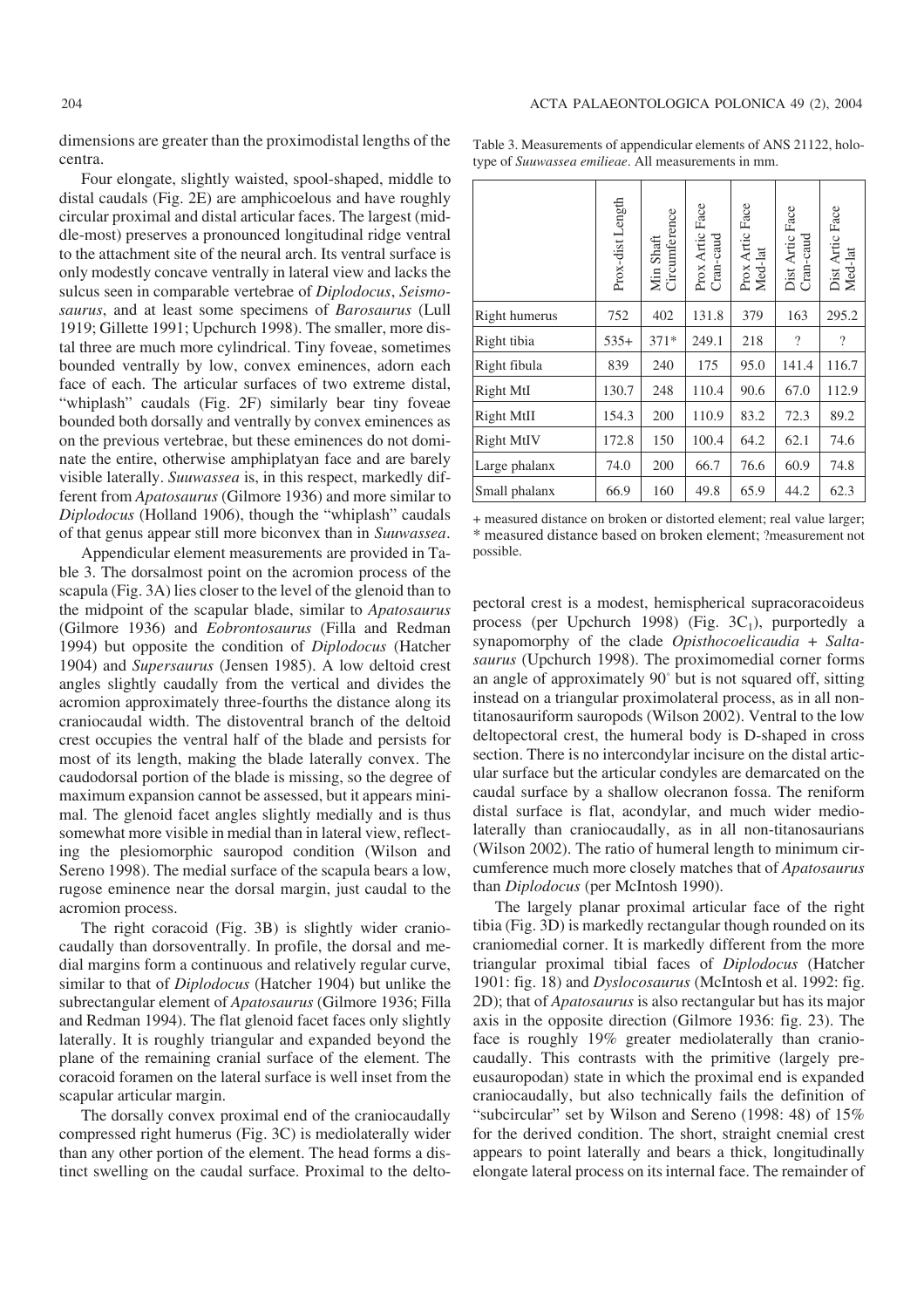#### HARRIS AND DODSON—DIPLODOCOID SAUROPOD DINOSAUR 205



Fig. 3. Appendicular elements of *Suuwassea emilieae* ANS 21122. **A**. Right scapula in lateral view. **B**. Right coracoid in craniolateral view. **C**. Right hu− merus in cranial  $(C_1)$  and lateral  $(C_2)$  views. **D**. Right tibia in caudal  $(D_1)$  and proximal  $(D_2)$  views. **E**. Right fibula in lateral view. **F**. Calcaneus in ?proximal view. **G**. Right metatarsal I in cranial view. **H**. Pedal unguals I (top) and ?III in lateral view. Scale bars 5 cm; scale bars do not apply to close−up D2.

the preserved, craniocaudally compressed tibial shaft is unre− markable; the distal end was not recovered.

The proximal articular surface of the complete right fib− ula (Fig. 3E) is subrectangular, flattened mediolaterally and tapers somewhat cranially. A rough, trapezoidal area on the proximomedial surface marks the articulation with the tibia and spans roughly the proximal one−fourth of the shaft. The lateral side of the fibular shaft bears a proximodistally rhomboidal muscle insertion scar roughly halfway along its length. The distal articular face is ovoid, longest cranio− caudally, but is shorter than the proximal end.

A small, globular, rugose bone probably represents a calcaneus (Fig. 3F) based on comparisons with the similarly shaped element described for *Diplodocus* by Bonnan (2000). It shares with *Diplodocus* (Bonnan 2000: figs. 3E, 3H) a subtriangular morphology on what are probably the proximal and distal articular surfaces. Unlike that ascribed to *Diplo− docus*, however, the element in *Suuwassea* is largely spherical rather than flattened dorsoventrally (Bonnan 2000: fig. 3F).

The D−shaped proximal articular face of the compact right metatarsal I (Fig. 3G) is broadest craniocaudally and concave laterally. In cranial view, the element is trapezoidal,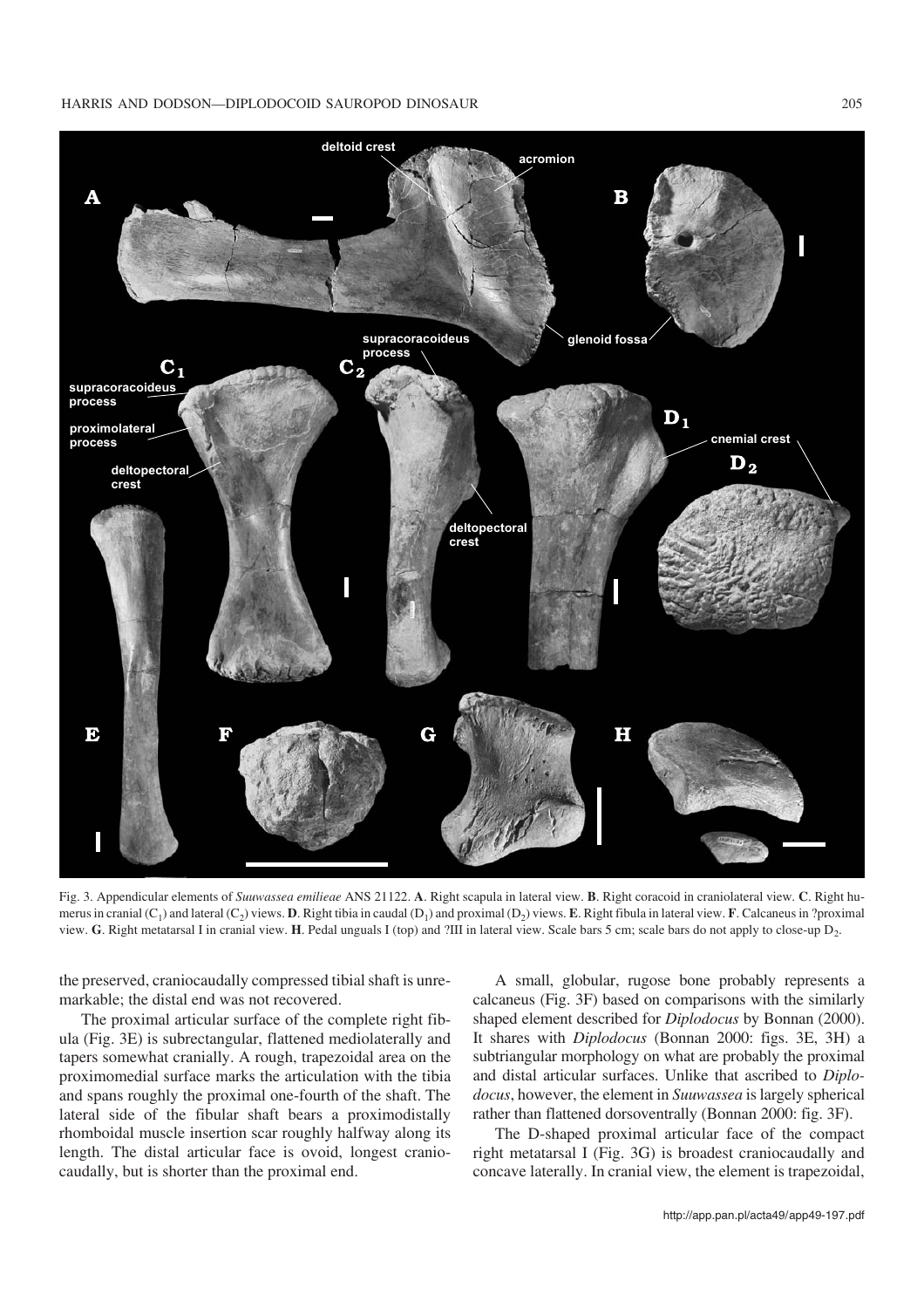longest along its lateral margin and with the proximal and distal surfaces sloping medially, all features of advanced eusauropods (Wilson 2002). Its lateral condyle sends a pro− nounced process distolaterally, as in all flagellicaudatans (Upchurch 1998; Wilson 2002). A fossa on the lateral side of the metapodial is divided by low, oblique ridge similar to that seen in *Apatosaurus louisae* (Gilmore 1936) and *Tornieria* ("*Barosaurus*") *africanus* (Janensch 1961). The distal articu− lar surface of the metatarsal is rectangular with rounded cor− ners (cartouche−shaped) and its long axis is oriented medio− laterally. Its articular facet is divided into weak medial and lateral condyles.

Right metatarsal II is longer than metatarsal I but simi− larly stocky. Unlike metatarsal I, the proximal articular sur− face is spool−shaped in proximal view, with the long axis ori− ented craniocaudally. Both the proximal and distal articular surfaces angle medially towards one another in cranial view, though not as strongly as on metatarsal I. The lateral surface bears two fossae similar to those on metatarsal I, but it lacks the pronounced crest of the same element in *Dyslocosaurus* (McIntosh et al. 1992: fig. 4F). The rugose distal articular face is again cartouche−shaped, longest mediolaterally. The caudolateral corner protrudes markedly from the shaft, taper− ing into a short, blunt process.

The remaining metapodial is longer and more slender than the previous metapodials and appears to be a right metatarsal IV based on comparison with those of *Apato− saurus* (Gilmore 1936), *Tornieria* ("*Barosaurus*") *africa− nus*, and *Dicraeosaurus* (Janensch 1961). The caudal and lateral surfaces of the shaft blend together into a single caudolaterally−facing surface. The distal articular surface is only slightly wider mediolaterally than craniocaudally and only weakly separated into asymmetrical medial and lateral condyles.

Two probable proximal pedal phalanges are longer than wide at their narrowest (mid−body), proportions unseen in any other eusauropod. Morphologically, the larger resembles II−1 and the smaller III−1 of *Apatosaurus louisae* (Gilmore 1936: figs. 28 D−II and D−III), though the larger articulates moderately well with both metatarsal I and the largest pre− served ungual. Both phalanges are dorsoplantarly com− pressed and lack collateral ligament fossae, as in all eusauro− pods (Upchurch 1998). The ovoid proximal articular sur− faces taper to one side (probably lateral, per Upchurch 1998). The larger phalanx is trapezoidal in dorsal view with the distomedial end projecting farthest distally.

Three unguals taper to blunt points that extend further ventrally than the ventralmost portion of their proximal artic− ular surfaces; these features identify them as pedal rather than manual. The two larger claws are asymmetrical: their proximal articular faces occupy only the proximoventral por− tions of the elements and each angles distolaterally. The larg− est (Fig. 3H, top) appears to belong to right digit I; the large left ungual is longer but lower than the previous and is provisionally assigned to digit II. Ungual I lacks an extensor tubercle. The smallest ungual (Fig. 3H, bottom) is far smal−

ler, less laterally compressed, less recurved than the others, and resembles ungual IV of *Dyslocosaurus* (McIntosh et al. 1992: figs. 3K and 4J) more than ungual III of *Apatosaurus louisae* (Gilmore 1936: fig. 30, no. III), but its position on the foot of *Suuwassea* is unclear.

### Discussion

A preliminary phylogenetic analysis was performed by add− ing *Suuwassea* to the data matrix of Wilson (2002) that was specifically designed to test sauropod phylogeny at the genus level (Fig. 4A). The Spanish sauropod *Losillasaurus gigan− teus* was also added to the matrix because Casanovas et al. (2001) recovered it as a basal diplodocoid (although it should be noted that no rebbachisaurids were included in the analy− sis presented along with the description of the taxon). The matrix thus had 31 operational taxonomic units scored for 234 characters. Further modifications to the matrix of Wilson (2002) were made by emending or updating character state entries for *Omeisaurus* based on Tang et al. (2001), and *Mamenchisaurus* based on Ouyang and Ye (2002). Emended codings are provided in the Appendix. A NEXUS file of the whole matrix is available upon request from the senior au− thor.

Cladistic analyses were performed using PAUP\* 4b10 (Swofford 2002). An heuristic search (maxtrees = 1000) us− ing the same settings specified by Wilson (2002: 238) pro− duced 24 equally parsimonious trees with length = 427, CI = 0.611, and RI = 0.776. In the resultant trees, *Losillasaurus* is not supported as a basal diplodocoid, and falls out sur− prisingly instead as a sister taxon to the more primitive Chi− nese sauropod *Mamenchisaurus*. This is almost certainly the result of lack of data coded for the Spanish taxon, as noted by Wilson (2002), and requires further testing when more data are available on the latter. *Suuwassea* occurs in one of four places: as the sister taxon to all other flagelli− caudatans (Diplodocidae + Dicraeosauridae), as the sister taxon to an *Apatosaurus* + Diplodocinae clade, as the sister taxon to *Apatosaurus* within the Diplodocidae, or as the sis− ter taxon to the Dicraeosauridae. A strict consensus of these 24 trees produced a single, fairly uninformative tree charac− terized by a four−way flagellicaudatan polytomy compris− ing *Suuwassea*, *Apatosaurus*, the Diplodocinae (*Diplodo− cus* + *Barosaurus*), and the Dicraeosauridae (*Dicraeo− saurus* + *Amargasaurus*), as well as a rebbachisaurid tri− chotomy. An heuristic search with the same parameters as above but having removed *Losillasaurus* still produced 24 equally parsimonious trees but with length  $= 418$ , CI  $=$ 0.624, and RI = 0.784. *Suuwassea* still fluctuates between the same four positions as in the analysis that included *Losillasaurus*, and the consensus tree produced the same polytomy of the Flagellicaudata.

Subsequently, a 50% majority rule bootstrap analysis of the full matrix (i.e., including *Losillasaurus*) using a full heuristic search with 1000 replicates produced a single tree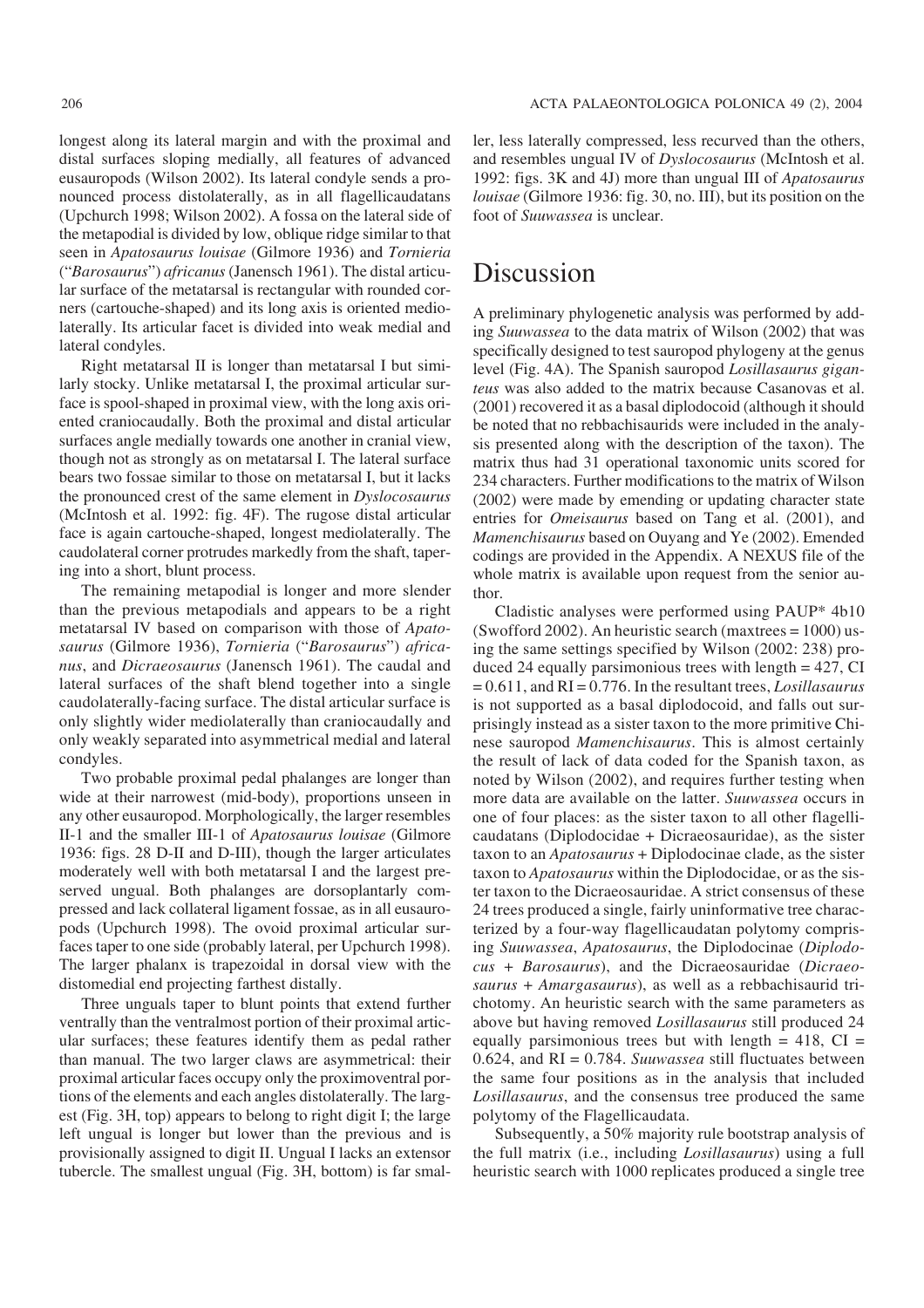

Fig. 4. **A**. Phylogenetic relationship of the Sauropoda as proposed by Wilson (2002). **B**. 50% majority heuristic bootstrap phylogeny using the updated ma− trix of Wilson (2002) and with *Suuwassea emilieae* and *Losillasaurus giganteus* added. Note the resultant trichotomic nature of the Flagellicaudata. Boot− strap values (percentages) indicated along each stem.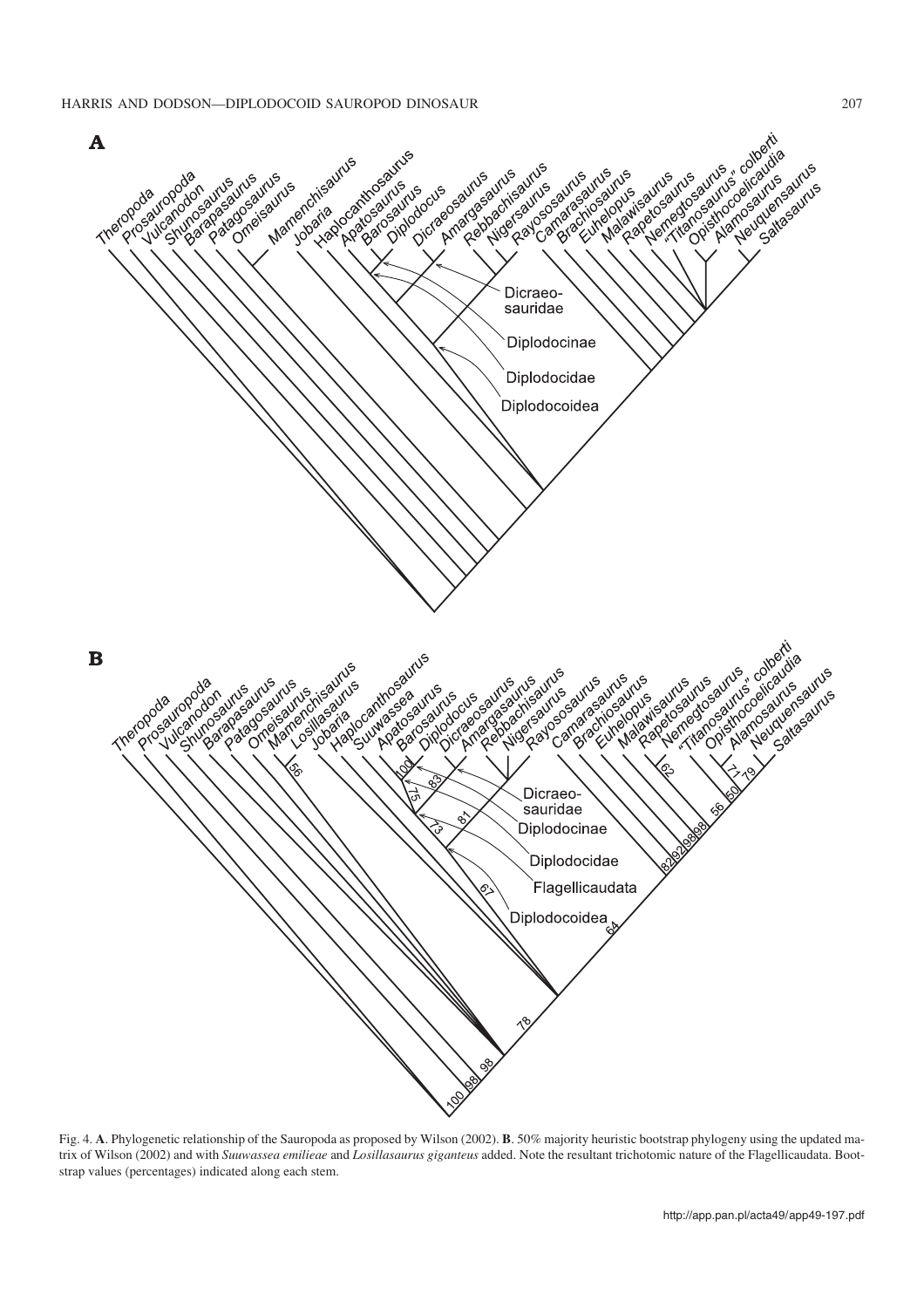(Fig. 4B) with length  $= 441$ , CI  $= 0.592$ , and RI  $= 0.757$ . The topology of the tree is somewhat similar to that obtained by Wilson (2002; Fig. 4A) with the following changes. Some sorting has occurred within the Titanosauria. *Losillasaurus* continued to fall, albeit with weak support, as the sister taxon to *Mamenchisaurus*. *Barapasaurus* and *Patago− saurus* have been subsumed into a polytomy with the latter and *Omeisaurus*. *Jobaria* has been subsumed into a tricho− tomy with *Haplocanthosaurus* and the Diplodocoidea. Of most immediate interest is that the traditional flagelli− caudatan dichotomy between the Diplodocidae and the Dicraeosauridae has been expanded into a trichotomy be− tween those two terminal clades and *Suuwassea* (Fig. 4B), though this grouping has only moderate support. A more detailed and robust description, and an expanded phylogen− etic analysis, are currently in preparation and aim to clarify the position of *Suuwassea* with respect to other members of the Flagellicaudata.

### Conclusions

The mosaic of diplodocid and dicraeosaurid character states displayed by *Suuwassea emilieae* gen. et sp. nov. indicates that many of the character states presently thought autapo− morphic of either the Diplodocidae or Dicraeosauridae may in fact be plesiomorphies either lost or retained in each termi− nal clade. The presence of a diplodocoid with what are cur− rently perceived as dicraeosaurid features on a Laurasian landmass likewise raises questions about whether the ances− tral flagellicaudatan enjoyed a Laurasian or Gondwanan dis− tribution or both (Bonaparte 1986; Salgado and Bonaparte 1991; Upchurch et al. 2002). Currently, dicraeosaurid occur− rences are restricted to Gondwanan continents, but diplo− docids occur in Laurasia as well as alongside dicraeosaurids in Gondwana. If the primitive nature of *Suuwassea* indicates that the Flagellicaudata originated in Laurasia and migrated later into Gondwana (as might be indicated by the Middle Ju− rassic *Cetiosauriscus stewarti* in England), then it is conceiv− able that dicraeosaurids may also have been present there at one time before migrating (and becoming restricted) to Gondwana (creating in Laurasia a "pseudo−absence" per Upchurch et al. 2002). Alternatively, basal flagellicaudatans enjoyed a more global distribution but only after the break− up of Pangaea did a Gondwanan population give rise to dicraeosaurids. Given the occurrence of the apparent diplo− docid *Tornieria* ("*Barosaurus*") *africanus* in the Upper Ju− rassic of a Gondwanan land mass, it appears more likely that post−Pangaean vicariance alone cannot explain the dicraeo− saurid restriction to Gondwana. In either case, why dicraeo− saurids were unable to obtain the pandemism enjoyed by their diplodocid cousins remains an unanswered question.

Furthermore, the discovery of *Suuwassea* is in line with the recent trend of "small" sauropod discoveries in the northern reaches of the Morrison Formation depositional basin (see above). Since the Morrison Formation can be re−

garded as time−transgressive, following the northward re− treat of the Middle Jurassic Sundance Sea, it is possible that the environs closest to the regressing shoreline were home to a somewhat different fauna than is currently known from deposits in the more expansive southern portion of the ba− sin. This hypothesis requires further testing with future dis− coveries.

### Acknowledgements

We are grateful to Will Tillett of Lovell, WY, and Dr. William Dona− wick (University of Pennsylvania) for their role in the discovery ANS 21122, and for their invaluable logistic support in the field. Will and Melissa Tillett provided remarkable hospitality during the excava− tion. The authors emphasize that much of the research conducted on ANS 21122 was completed by Dr. William Donawick, Barbara Grandstaff, Matthew Lamanna, Doreena Patrick, Karen Poole, Dr. Allison Tumarkin−Deratzian (all University of Pennsylvania), Jason Poole, Patricia Kane−Vanni, Lisa Sachs, Sherry Michael Weller (all Academy of Natural Sciences), William E. Gottobrio (Bryn Mawr College), Paul Penkalski (Geology Museum, University of Wiscon− sin−Madison), and Dr. Hailu You (Chinese Academy of Geological Sciences), but nomenclatural etiquette prevented us from including them as authors on the paper. Recovery and preparation of the speci− men was accomplished by many of the former and ANS volunteers Jenn Anne, Kahalia Boozer, Jean Caton, John Newman, Ken New− man, Tracey O'Kelly, and by Jesse and Lloyd Tillett. Rev. Randy Gra− czyk provided critical information regarding the Crow language, and Ben Creisler advised on its subsequent Latinization. The specimen was collected under BLM permit M 89354 administered by the Bill− ings, MT, BLM office, and our sincerest thanks to Gary P. Smith for his support in expediting the permit. Funding for the excavation was graciously provided by the late Emilie deHellebranth, for whom the specimen is named, the University of Pennsylvania Research Founda− tion, the University of Pennsylvania Paleobiology Fund, the School of Veterinary Medicine (Alan M. Kelly, dean), and the Department of Animal Biology (Narayan Avadhani, chair). Thoughtful review com− ments made by Drs. Paul Upchurch (University of Cambridge) and Jeffrey A. Wilson (University of Michigan) greatly improved the manuscript.

## References

- Ayers, J. 2000. *The Howe Ranch Dinosaurs*. 95 pp. Sauriermuseum Aathal im Zürcher Oberland, Aathal.
- Berman, D.S. and McIntosh, J.S. 1978. Skull and relationships of the Upper Jurassic sauropod *Apatosaurus* (Reptilia, Saurischia). *Bulletin of the Carnegie Museum of Natural History* 8: 5–35.
- Bonaparte, J.F. 1986. Hystory [sic] of the terrestrial Cretaceous vertebrates of Gondwana. *In*: J.F. Bonaparte (ed.), *Evolucion de los Vertebrados Mesozoicos*. IV Congreso Argentino de Paleontología y Biostratigrafía, 63–95. Mendoza.
- Bonnan, M.F. 2000. The presence of a calcaneum in a diplodocoid sauropod. *Journal of Vertebrate Paleontology* 20: 317–323.
- Breithaupt, B.H. 1996. The discovery of a nearly complete *Allosaurus*from the Jurassic Morrison Formation, eastern Big Horn Basin, Wyoming. *In*: R.A. Hunter (ed.), *Tate '96: Paleoenvironments of the Jurassic, Field Conference, Friday, June 21−Sunday, June 23. Tate Museum Guidebook 1*, 98. Tate Geological Museum, Casper College, Casper.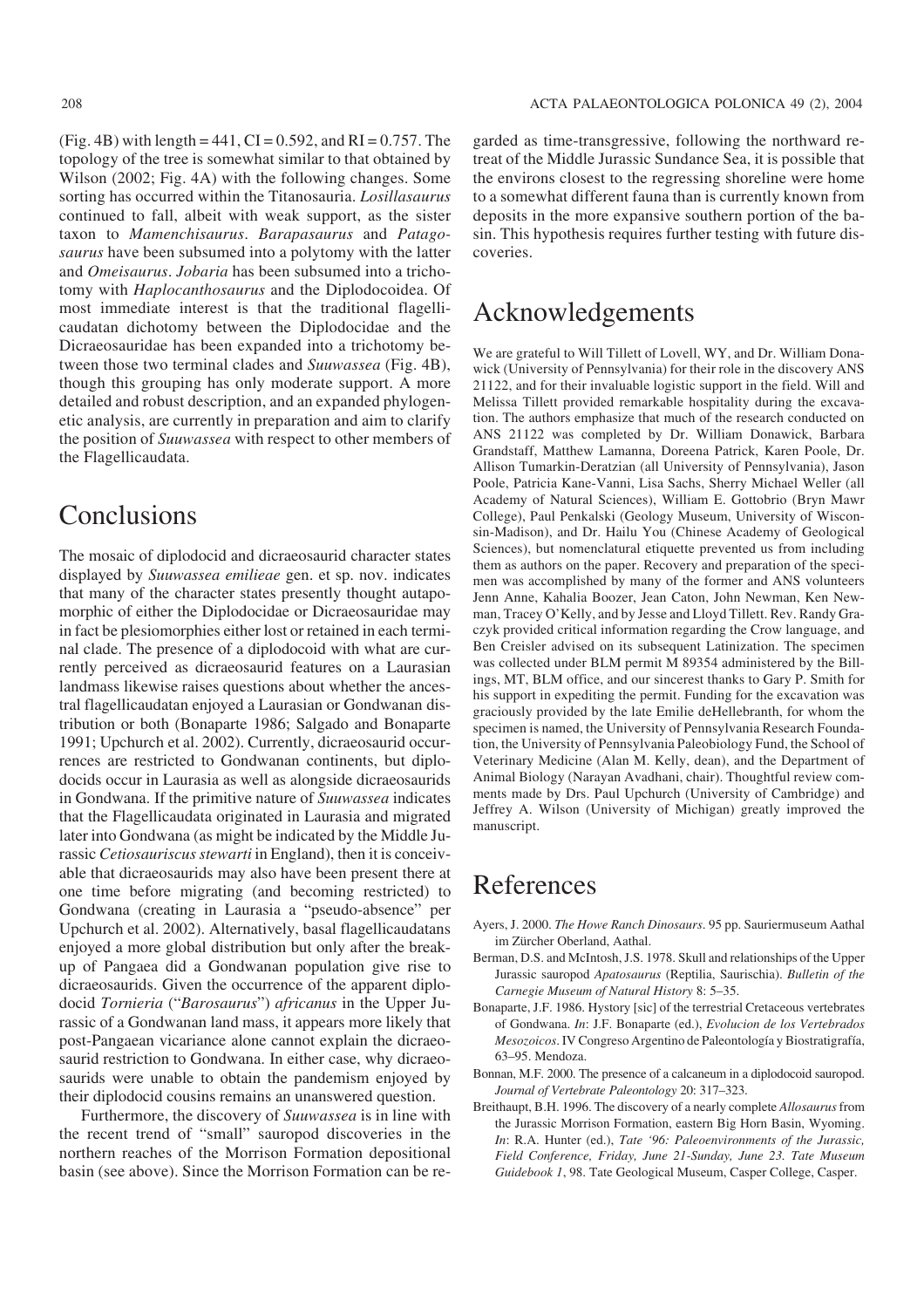#### HARRIS AND DODSON—DIPLODOCOID SAUROPOD DINOSAUR 209

- Calvo, J.O. and Salgado, L. 1995. *Rebbachisaurus tessonei* sp. nov. A new Sauropoda from the Albian–Cenomanian of Argentina; new evidence of the origin of the Diplodocidae. *Gaia* 11: 13–33.
- Carpenter, K. and McIntosh, J. 1994. Upper Jurassic sauropod babies from the Morrison Formation. *In*: K. Carpenter, K.F. Hirsch, and J.R. Horner (eds.), *Dinosaur Eggs and Babies*, 265–278. Cambridge University Press, Cambridge.
- Carpenter, K., Chure, D.J., and Kirkland, J.I. (eds.) 1998. *The Upper Juras− sic Morrison Formation: An Interdisciplinary Study, Modern Geology* Vol. 22–23. 534 + 534 pp. Gordon and Breach Science Publishers, Am− sterdam.
- Casanovas, M.L., Santafé, J.V., and Sanz, J.L. 2001. *Losillasaurus giganteus*, un nuevo saurópodo del tránsito Jurásico−Cretácico de la cuenca de 'Los Serranos' (Valencia, España). *Paleontologia i Evolució* 32–33: 99–122.
- Curry, K.A. 1994. Juvenile sauropods of the Morrison Formation of Montana. *Journal of Vertebrate Paleontology* 14: 22A.
- Curry, K.A. 1999. Ontogenetic histology of *Apatosaurus* (Dinosauria: Sauropoda): new insights on growth rates and longevity. *Journal of Ver− tebrate Paleontology* 19: 654–665.
- Filla, J. and Redman, P.D. 1994. *Apatosaurus yahnahpin*: a preliminary de− scription of a new species of diplodocid dinosaur from the Late Jurassic Morrison Formation of southern Wyoming, the first sauropod dinosaur found with a complete set of 'belly ribs'. *In*: G.E. Nelson (ed.), *The Di− nosaurs of Wyoming. Wyoming Geological Association 44th Annual Field Conference Guidebook*, 159–178.
- Gillette, D.D. 1991. *Seismosaurus halli* gen. et sp. nov., a new sauropod di− nosaur from the Morrison Formation (Upper Jurassic/Lower Creta− ceous) of New Mexico, USA. *Journal of Vertebrate Paleontology* 11: 417–433.
- Gilmore, C.W. 1936. Osteology of *Apatosaurus*, with special reference to specimens in the Carnegie Museum. *Memoirs of the Carnegie Museum* 11: 175–271.
- Hatcher, J.B. 1904. *Diplodocus*(Marsh): its osteology, taxonomy, and prob− able habits, with a restoration of the skeleton. *Memoirs of the Carnegie Museum* 1: 1–63.
- Holland, W.J. 1906. The osteology of *Diplodocus* Marsh, with special refer− ence to the restoration of the skeleton of *Diplodocus carnegiei* Hatcher. *Memoirs of the Carnegie Museum* 2: 225–264.
- Horner, J.R. 1989. The Mesozoic terrestrial ecosystems of Montana. *In*: D.E. French and R.F. Grabb (eds.), *Geologic Resources of Montana, Vol. I. Montana Geological Society 1989 Field Conference Guidebook: Montana Centennial Edition*, 153–162. Montana Geological Society, Billings.
- Janensch, W. 1929. Die Wirbelsäule der Gattung *Dicraeosaurus*. *Palaeonto− graphica Supplement* 7 (2): 35–133.
- Janensch, W. 1935–1936. Die Schädel der Sauropoden *Brachiosaurus*, *Baro− saurus* und *Dicraeosaurus* aus den Tendaguru−schichten Deutsch−Ost− afrikas. *Palaeontographica Supplement* 7 (2): 145–298.
- Janensch, W. 1961. Die Gliedmaszen und Gliedmaszengürtel der Sauro− poden der Tendaguru−Schichten. *Palaeontographica Supplement* 7: 177–235.
- Jensen, J.A. 1985. Three new sauropod dinosaurs from the Upper Jurassic of Colorado. *Great Basin Naturalist* 45: 697–709.
- Lockley, M.G., Meyer, C.A., and Dos Santos, V.F. 1994. Trackway evi− dence for a herd of juvenile sauropods from the Late Jurassic of Portu− gal. *In*: M.G. Lockley, V.F. Dos Santos, C.A. Meyer, and A. Hunt (eds.), Aspects of Sauropod Paleobiology. *Gaia* 10: 27–35.
- Lull, R.S. 1919. The sauropod dinosaur *Barosaurus* Marsh. *Memoirs of the Connecticut Academy of Arts and Sciences* 6: 1–42.
- Marsh, O.C. 1878. Principal characters of American Jurassic dinosaurs. Part I. *American Journal of Science (Third Series)* 21: 411–416.
- Marsh, O.C. 1879. Notice of new Jurassic reptiles. *American Journal of Sci− ence (Third Series)* 18: 510–505.
- McIntosh, J.S. 1990. Species determination in sauropod dinosaur with tenta− tive suggestions for their classification. *In*: K. Carpenter and P.J. Currie (eds.), *Dinosaur Systematics: Approaches and Perspectives*, 53–69. Cambridge University Press, Cambridge.
- McIntosh, J.S., Coombs, W.P., Jr., and Russell, D.A. 1992. A new diplo− docid sauropod (Dinosauria) from Wyoming, U.S.A. *Journal of Verte− brate Paleontology* 12: 158–167.
- Mook, C.C. 1917. The fore and hind limbs of *Diplodocus*. *Bulletin of the American Museum of Natural History* 37: 815–819.
- Osborn, H.F. 1912. Crania of *Tyrannosaurus* and *Allosaurus*. *Memoirs of the American Museum of Natural History, New Series* 1: 1–30.
- Ouyang, H. and Ye, Y. 2002. *The First Mamenchisaurian Skeleton with Complete Skull: Mamenchisaurus youngi* [in Chinese with English summary]. 111 pp. Sichuan Science and Technology Press, Chengdu.
- Salgado, L. 1999. The macroevolution of the Diplodocimorpha (Dinosauria; Sauropoda): a developmental model. *Ameghiniana* 36: 203–216.
- Salgado, L. and Bonaparte, J.F. 1991. Un nuevo sauropod Dicraeosauridae, *Amargasaurus cazaui* gen. et sp. nov., de la Formación La Amarga, Neocomiano de la Provincia del Neuquén, Argentina. *Ameghiniana* 28: 333–346.
- Salgado, L. and Calvo, J.O. 1992. Cranial osteology of *Amargasaurus cazaui* Salgado & Bonaparte (Sauropoda, Dicraeosauridae) from the Neocomian of Patagonia. *Ameghiniana* 29: 337–346.
- Seeley, H.G. 1887. On the classification of the fossil animals commonly named Dinosauria. *Proceedings of the Royal Society of London* 43: 165–171.
- Storrs, G.W. and Garcia, W.J. 2001. Preliminary analysis of a monospecific sauropod locality from Carbon County, Montana. *Journal of Vertebrate Paleontology* 21: 105A.
- Swofford, D.L. 2002. *PAUP\*. Phylogenetic Analysis Using Parsimony (\*and Other Methods)*. Sinauer Associates, Sunderland.
- Tang, F., Jin, X.−S., Kang, X.−M., and Zhang, G. 2001. *Omeisaurus mao− ianus: A Complete Sauropoda from Jingyan, Sichuan* [in Chinese with English summary]. 128 pp. China Ocean Press, Beijing.
- Turner, C.E. and Peterson, F. 1999. Biostratigraphy of dinosaurs in the Up− per Jurassic Morrison Formation of the Western Interior, U.S.A. *In*: D.D. Gillette (ed.), *Vertebrate Paleontology in Utah. Utah Geological Survey Miscellaneous Publication 99−1*, 77–114. Utah Geological Sur− vey, Salt Lake City.
- Upchurch, P. 1995. The evolutionary history of sauropod dinosaurs. *Philo− sophical Transactions of the Royal Society of London B* 349: 365–390.
- Upchurch, P. 1998. The phylogenetic relationships of sauropod dinosaurs. *Zoological Journal of the Linnean Society* 124: 43–103.
- Upchurch, P. 1999. The phylogenetic relationships of the Nemegtosauridae (Saurischia, Sauropoda). *Journal of Vertebrate Paleontology* 19: 106–125.
- Upchurch, P., Hunn, C.A., and Norman, D.B. 2002. An analysis of dino− saurian biogeography: evidence for the existence of vicariance and dis− persal patterns caused by geological events. *Proceedings of the Royal Society of London B* 269: 613–621.
- Wedel, M.J. and Sanders, R.K. 2002. Osteological correlates of cervical musculature in Aves and Sauropoda (Dinosauria: Saurischia), with comments on the cervical ribs of *Apatosaurus*. *PaleoBios* 22: 1–6.
- Weishampel, D.B. and Horner, J.R. 1994. Life history syndromes, hetero− chrony, and the evolution of the Dinosauria. *In*: K. Carpenter, K.F. Hirsch, and J.R. Horner (eds.), *Dinosaur Eggs and Babies*, 229–243. Cambridge University Press, Cambridge.
- Wilson, J.A. 2002. Sauropod dinosaur phylogeny: critique and cladistic analysis. *Zoological Journal of the Linnean Society* 136: 217–276.
- Wilson, J.A. and Smith, M.B. 1996. New remains of *Amphicoelias* Cope (Dinosauria: Sauropoda) from the Upper Jurassic of Montana and diplodocoid phylogeny. *Journal of Vertebrate Paleontology* 16: 73A.